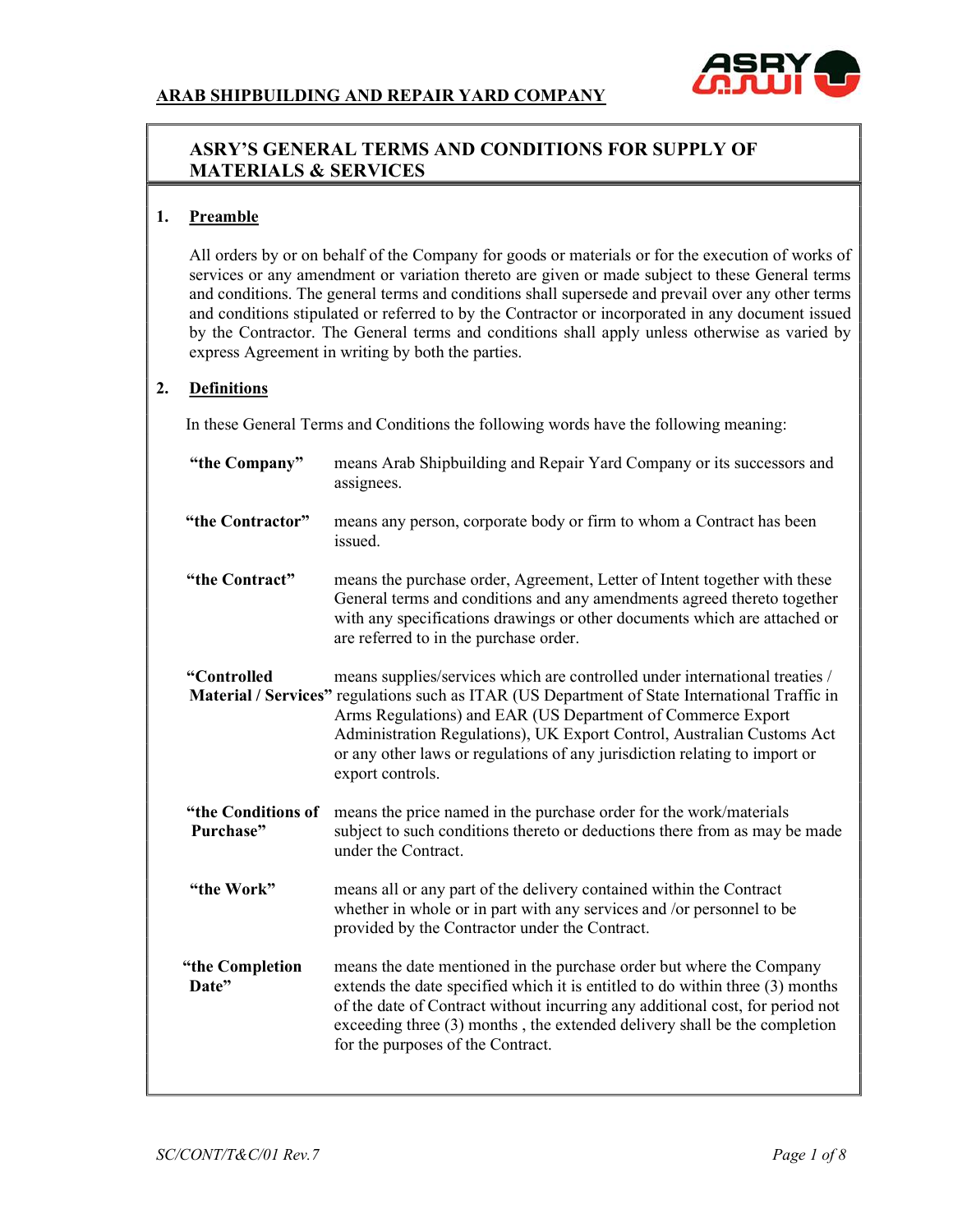

# 3. Contract Formation

 No contract exists between the Company and the Contractor until the Company notifies the Contractor in writing accepting the offer. Any such written acceptance by the Company is in respect of the work specified by the Contractor in his offer and agreed to by the Company at the time of or prior to the written acceptance and none other.

## 4. Time

 All dates and periods of time referred to in any contract or Agreement to which the Standard terms apply shall be calculated in accordance with the Gregorian Calendar. Unless otherwise expressly stated hereinafter or specifically agreed in writing by the Company, time shall be the essence in relation to the performance of any of the rights, duties or obligations established by the standard terms.

## 5. Delivery & Performance

- a) The Contractor shall be obliged to complete its obligation under the contract by the completion time. If the Contractor fails to complete the obligations within the completion date, the Contractor shall be liable to pay the Company and the Company shall be entitled to demand, liquidated damages of one percent of the Contract price per week or part thereof, or as may be specified in the purchase order, for the period during which the obligation of the Contractor remains incomplete. However, such sum (s) shall not exceed 10% of the contract price unless otherwise expressly stated in the contract.
- b) In the case of execution of work or service contracts, the Contractor shall carry out the same in accordance with the contractor's usual practices, the regulations of the Kingdom of Bahrain authorities as applicable, the rules and regulations of the Classifications Society and generally in accordance with good shipbuilding and repair practice.
- c) In the case of execution of work or service contracts, the contractor shall not be entitled to Sub-contract any part of the work without notice to the Company unless otherwise agreed in writing between the Company and the Contractor.
- d) In case of supply of Controlled Materials, the Contractor shall ensure that the goods shall correspond with their description and applicable Goods Specifications, it is of approved quality and fit for the purpose made known by the Company, expressly or by implication, and it is free from defects in design, material and workmanship and remain so for stipulated period mentioned in the Purchase Order.
- e) The Contractor shall be responsible for obtaining all necessary licences, approvals and consents required by any applicable national government for technical data, technology, services, and/or products related to the work.
- f) The Contractor shall provide within its proposal, details of any limitations or restrictions applied to the technical data/technology, services and/or products related to the work.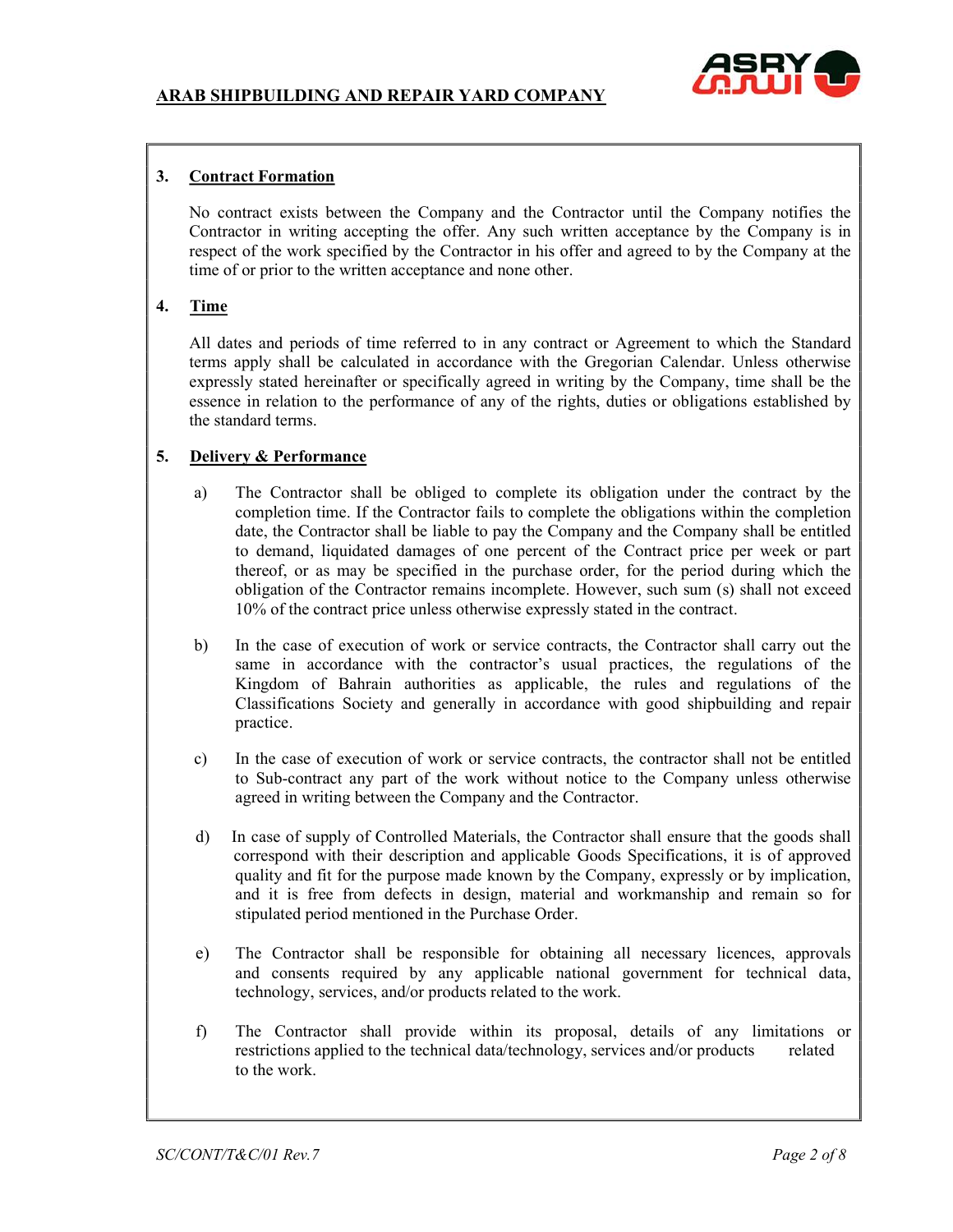

- g) The Contractor shall provide within its proposal, details of any technical data/technology, services and/or products related to the work that may be subject to export control under the United States export control laws and regulations such as ITAR and EAR.
- h) The Contractor shall comply with all applicable statutory and regulatory requirements relating to the manufacture, labelling, packaging, storage, handling and delivery of goods.
- i) The Contractor shall ensure that packaging of all Controlled Material subject to controls under ITAR / EAR includes a clearly legible label stating "Contents subject to ITAR / EAR controls".
- j) The Contractor providing "Controlled Material / Services" should ensure to maintain all the licences, permissions, authorisations, consents and permits needed to carry out its obligations in respect of the supply / services as stipulated under ITAR and EAR to the extent applicable.
- k) The Contractor shall ensure that the Materials supplied and/or Services provided are in compliance with the legal obligations with regard to the Environmental Regulations of the Kingdom of Bahrain. To the extent applicable, a copy of the Approval Certificate issued by the Supreme Council of Environment to legally import Chemical Materials will be provided by the Contractor prior to delivery of the Chemical Materials.
- l) The Company shall have the right to inspect and test the goods at any time before delivery. If following such inspection or testing the Company considers that the goods do not conform or unlikely to comply with the requirement, the Company shall inform the Contractor and the Contractor shall take immediate remedial action necessary to ensure compliance.
- m) Notwithstanding any such inspections or testing, the Contractor shall remain fully responsible for the goods and any such inspections or testing shall not reduce or affect the obligations of the Contractor, and the Company shall have the right to conduct further inspections and tests after the Contractor has carried out its remedial actions.

#### 6. Discrepancies and Documents

- a) The weights, dimensions, capacities, prices, performance ratings and other data included in catalogues, prospectuses, circulars, advertisements, illustrated matter and price lists constitute an approximate guide. These data shall not be binding save to the extent that they are by reference expressly stated in the Contract.
- b) The documents forming the contract are explanatory, but in the event of any conflict, contradiction or ambiguity between these conditions of contract and any other documents then these conditions of contract shall prevail. If the Contractor is aware of these contradictions, ambiguities or conflicts in any of the documents, he is responsible for promptly contacting the Company to seek direction before delivery or execution of the work. Failure to do so will preclude the Contractor from claiming that the delivery or completion was delayed by such conflicts, ambiguities or contradictions.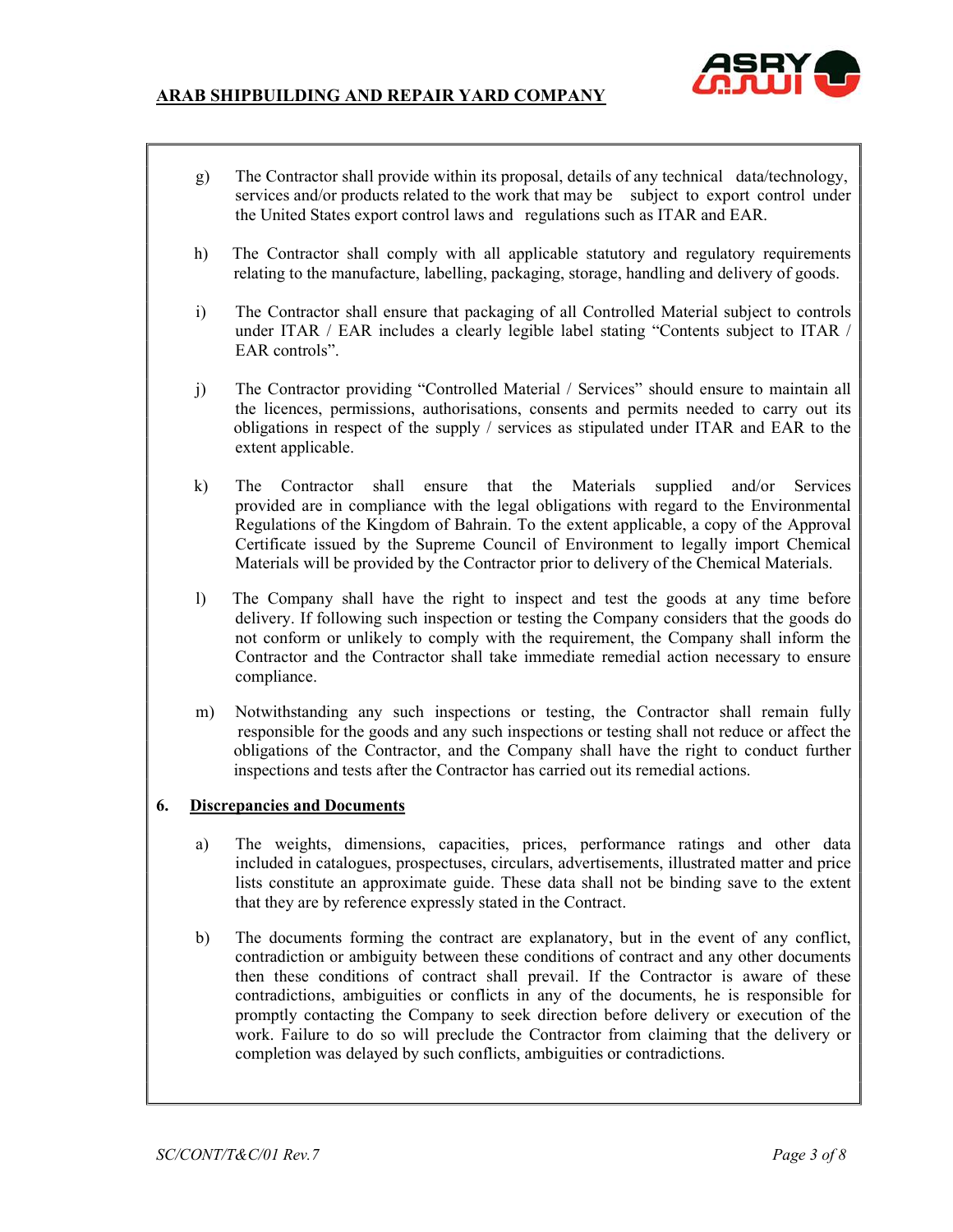

## 7. Confidential Information

- a) Any drawings or technical documents intended for use as per the Contract submitted to the Contractor by the Company prior or subsequent to the formation of Contract will remain the exclusive property of the Company. They may not, without consent, be utilised otherwise than for the contract by the Contractor or copied, reproduced, transmitted or communicated to third party unless there is a specific Agreement in writing from the Company .
- b) The Contractor will not disclose away details of the work to any person or persons except those engaged in its performance, and only to that extent required for that particular portion of the work in which he is engaged. The Contractor will not release any information concerning details of work to the press or news agencies without ASRY's prior written approval.

## 8. Amendments

 The Company shall not be liable to pay for or be responsible for any amendments to the order, unless the Company confirms the same in writing and agrees to:

- a) any consequential amendments to or abatement from the Contract quantity or price; and  $/$ or.
- b) any consequential postponement of the delivery date or completion date; and/or.
- c) any other consequential adjustment of the Contract arising from such amendment.

## 9. Inspection and Right of Access

 The Company, their Customers or, their Customer's representatives shall be entitled to a right of access to the Contractor's and his subcontractor's premises at all reasonable times for the purposes of checking progress, carrying out or witnessing tests and /or auditing procedures. Reasonable assistance will be given to the Contractor by the Company for inspection and right of access to the Company's premises where the contract so requires.

#### 10. Terms of payment

 The Contract price shall be paid at the time or times and on the terms specified in the order unless otherwise expressly agreed in writing. Under no circumstances will the final payment be made until the complete delivery of materials and/or completion of the jobs including required documents has been satisfactorily accepted by the Company. Bank Guarantee will be required for a minimum of 10% of the contract Value for all payments by L/C. Advance payment shall be made against submission of Bank Guarantee for equivalent amount valid through the Contract.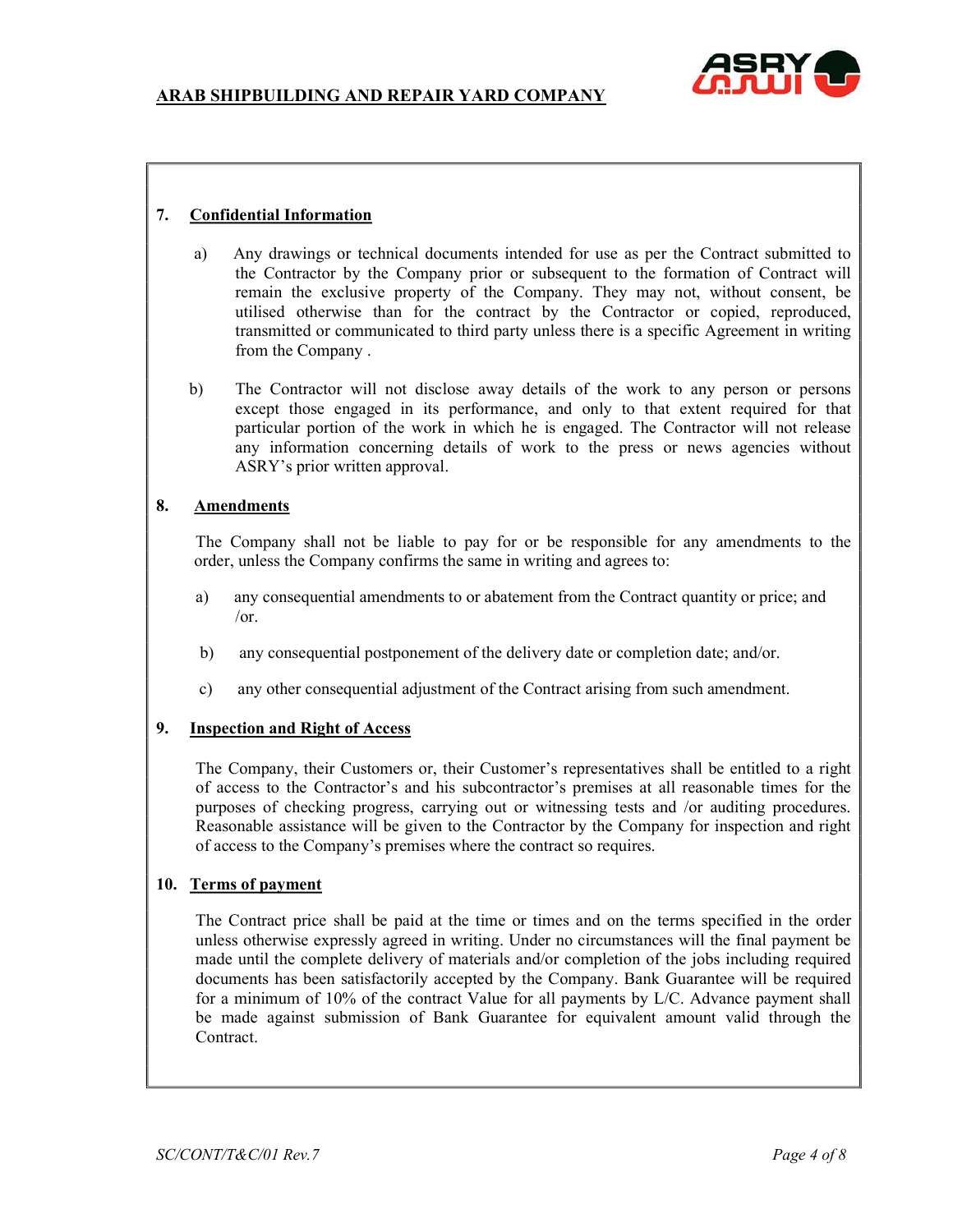

## 11. Guarantee and Defects Liability

Notwithstanding anything done or omitted to be done on the part of the Company which would otherwise constitute or be deemed to constitute acceptance of the specification, design, goods, materials, works or services and without prejudice to any other right of the Company, if any fault of design, materials or workmanship shall occur within a period of twelve (12) months after the goods or materials have been delivered and/or works/ services have been completed and if notice thereof is given by the Company as soon as reasonably practicable, the defective design, goods, materials and /or services, shall at the option of the Company, either be replaced or the defective workmanship or services made good at the expense of the Contractor at any place directed by the Company. Any goods or materials replaced or services made good shall be guaranteed for a further period of twelve (12) months.

#### 12. Quality, Environmental, Health, Safety and Security Management System

 The Company is certified with Quality Management System ISO 9001:2015, Environmental Management System ISO 14001:2015, Occupational Health & Safety Management System ISO 45001:2018, Supply Chain Security Management System ISO 28000:2007, Maritime Port Facility Security Assessment & Security Plan ISO 20858:2007, Information Security Management System ISO 27001:2013, Ship Recycling Management System ISO 30000:2009, American Society of Mechanical Engineers (ASME) and American Petroleum Institute (API) Specification  $Q1$ ,  $9<sup>th</sup>$  Edition, June 2013. The Contractor is required to apply and follow ASRY QEHSP & all SPs and SOPs (to the extent applicable) whilst carrying out their activities as provided in the contract.

#### 13. Transfer of rights

- a) In the case of contracts for supply of goods and materials, the time at which the rights and risk shall pass shall be fixed in accordance with the International Rules for the Interpretation of Trade Terms (Incoterms) of the International Chamber of Commerce in force at the date of the formation of the Contract.
- b) For Works or Services Contract the following shall apply:
	- where the Contract price is payable by instalments and the first instalment has been paid, the property in all goods, materials and work in progress shall vest in the Company, upon being used for or appropriated to the Contract and the Contractor shall place identifying marks to this effect on goods, materials and work in question.
	- where the contract price is not payable by instalments property in such goods, materials and work in progress shall pass to the Company on whichever shall first occur (a) their delivery to the Company (b) payment of Purchase price.

 Notwithstanding any such passing of the property the Contractor shall remain responsible for all risks in the goods.

#### 14. Indemnity

The Contractor shall indemnify the Company in respect of:

 a) Any and all losses, damages or expenses suffered by the Company in consequence of any negligence or breach of statutory or other duty on the part of the Contractor, his subcontractor or agent or any servant or any one of them in any way arising out of or connected with the performance of the Contract or any defect or incorrect assembly of any goods or works supplied or executed under or for the purpose of performing the contract notwithstanding the same may have been inspected and/or accepted by the Company.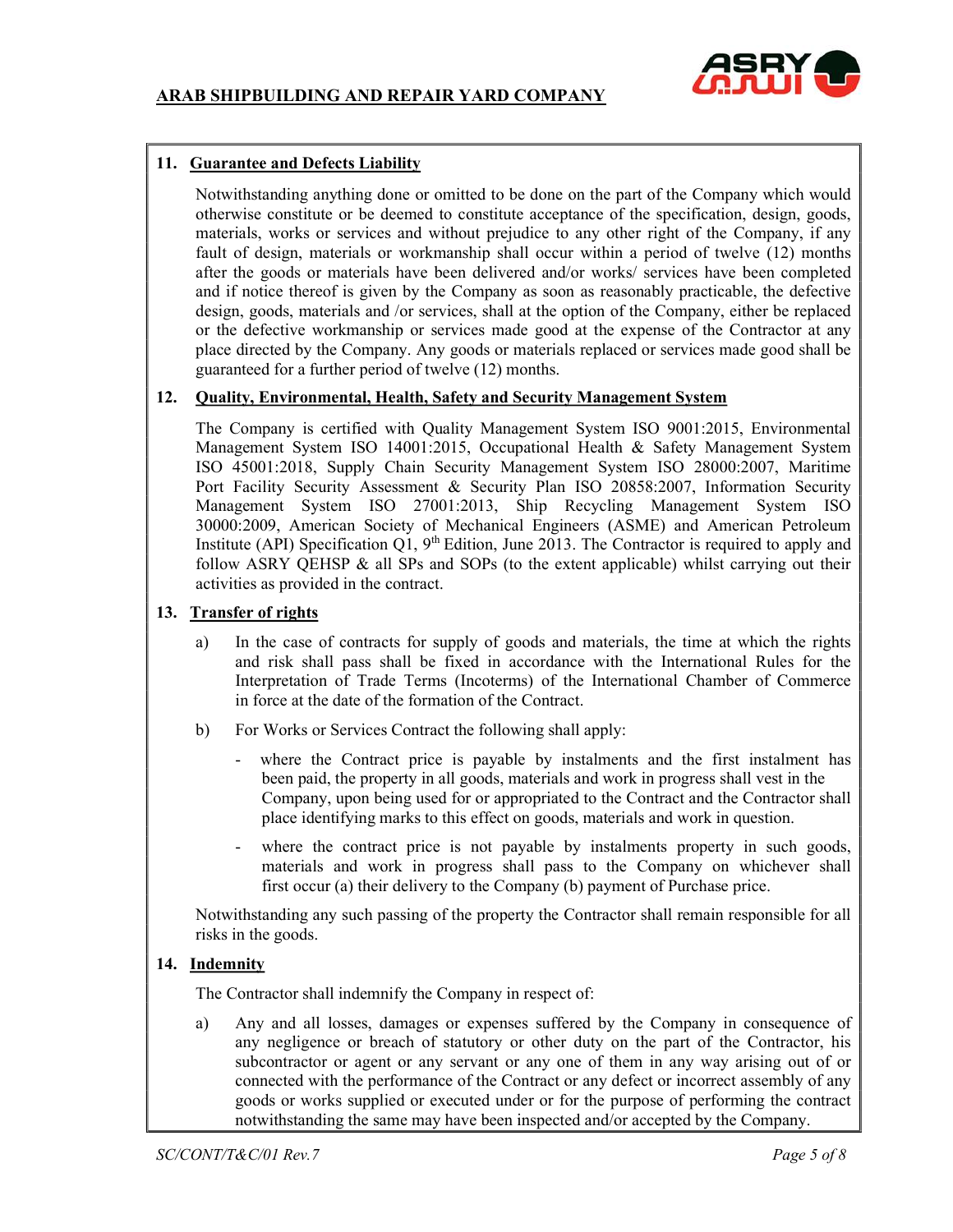

- b) All claims made against the Company by any third party including any servant or personal representatives or dependants of any servant of the Company for any such negligence or breach of duty or defect or incorrectness as aforesaid.
- c) The adoption of any Insurance cover for any specific sum in respect of the foregoing para 14 (a) and 14 (b) in no way limits the liability of the Contractor under the Contract.

## 15. Rights of Termination

 Termination of the contract, from whatever cause arising, shall be without prejudice to the rights of the parties accrued under the Contract up to the time of termination.

 The Company reserves the right to terminate the Contract without notice under the following circumstances:

- a) In the event the Contractor continuously fails to fulfil his obligations under the Contract.
- b) In the event the Contractor becoming insolvent or otherwise unable to obtain the necessary materials, labour or services required to fulfil the obligations under the Contract.
- c) In the event Contractor's workforce engage in strikes, lockouts or go slows, or cause wilful damage or engage in political activities.

 Should any of the situations mentioned in the above arise, the Company reserves the right to take any measures necessary to avoid or minimise any loss caused by such situation. Any additional costs or loss of revenue will be deducted from sums due to the Contractor. This, however, does not limit ASRY's right to compensation.

#### 16. Arbitration

 Any disputes or differences arising out of or in relation with the meaning, interpretation, performance or any other matter related to the Contract shall be referred to arbitration by one arbitrator nominated in accordance with the provision of the Law of Civil Procedure in force from time to time in the Kingdom of Bahrain.

## 17. Waiver

 Failure of either party at any time to enforce, or any indulgence given in relation to any of the provisions of the Contract shall not be construed as waiver by such party of such provisions or in any way affect the validity of the contract or any part thereof or the rights of the parties to enforce the same thereafter.

#### 18. Laws Applicable

 The Laws of the Kingdom of Bahrain shall be the Laws of the Contract and the Courts of the Kingdom of Bahrain shall have the sole jurisdiction on all matters pertaining thereto.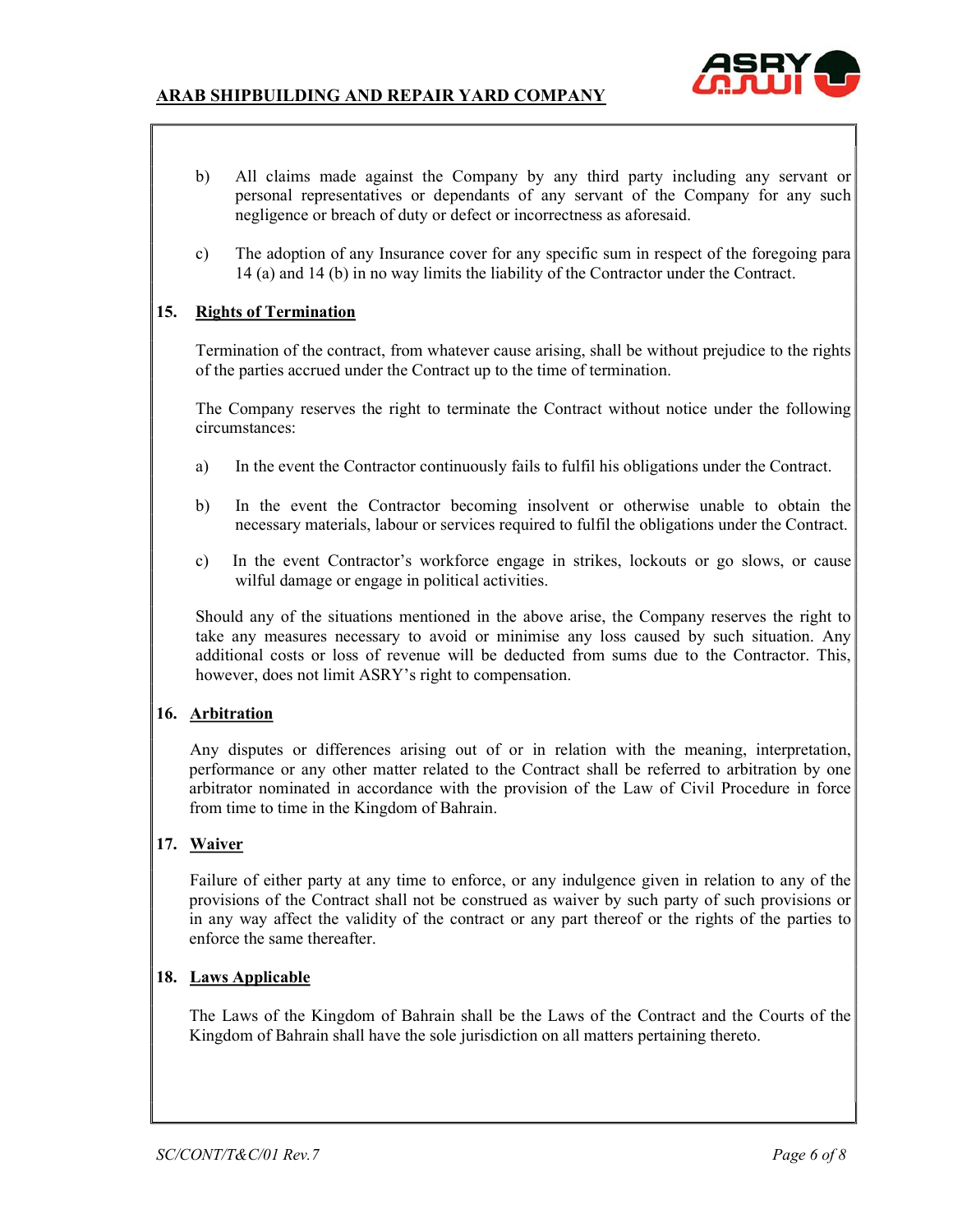

#### 19. Zero tolerance for bribery and corruption.

 The Contractor fully understands that the Company is very particular in following and maintaining strict anti-corruption and anti-bribery policy with all its dealings with its customers, suppliers and contractors and hence requires the Contractor to declare and maintain zero-tolerance for bribery and corruption while dealing with the Company. By entering into this Contract with the Company, the Contractor expressly declares that:-

- a) He has not offered, promised and will not offer, promise or give any undue advantage to any of Company's employee/s to make the employee/s act or refrain from acting in relation to the performance of his/her/their duty/duties in order to obtain or retain business or other improper advantage in the conduct of business.
- b) He shall ensure compliance with all governing anti-corruption laws and regulations prevailing in the Kingdom of Bahrain.
- c) He will not take part in or seek to influence any decision in circumstances that could give rise to an actual or perceived conflict of interest.

 The Contractor fully understands Company's intention to combat with bribery and corruption in its true spirit and in the event of any fraudulent transactions or attempted bribery of Company's staff, the Contractor fully authorizes the Company to take any measures as it may deem fit to rectify the situation, including but not limited to, termination of the Contract and forfeit all outstanding dues from the Company to the Contractor with immediate effect.

#### 20. Compliance with Law on Combating Trafficking in Persons

- (i) The Contractor, all his employees, agents and subcontractors, including but not limited to employees hired by the Contractor shall ensure compliance with all applicable labour and employment laws, rules and regulations including Bahraini Law on Combating Trafficking in Persons No. (1) of 2008 of Human Trafficking Law.
- (ii) Further, the Contractor, all his employees, agents and subcontractors, including but not limited to employees hired by the Contractor shall not:
	- a) Engage in severe forms of trafficking in persons;
	- b) Procure commercial sex acts;
	- c) Use forced labour;
	- d) Destroy, conceal, confiscate, or otherwise deny access by an employee to the employee's identity or immigration documents, such as passports or drivers' licenses, regardless of issuing authority;